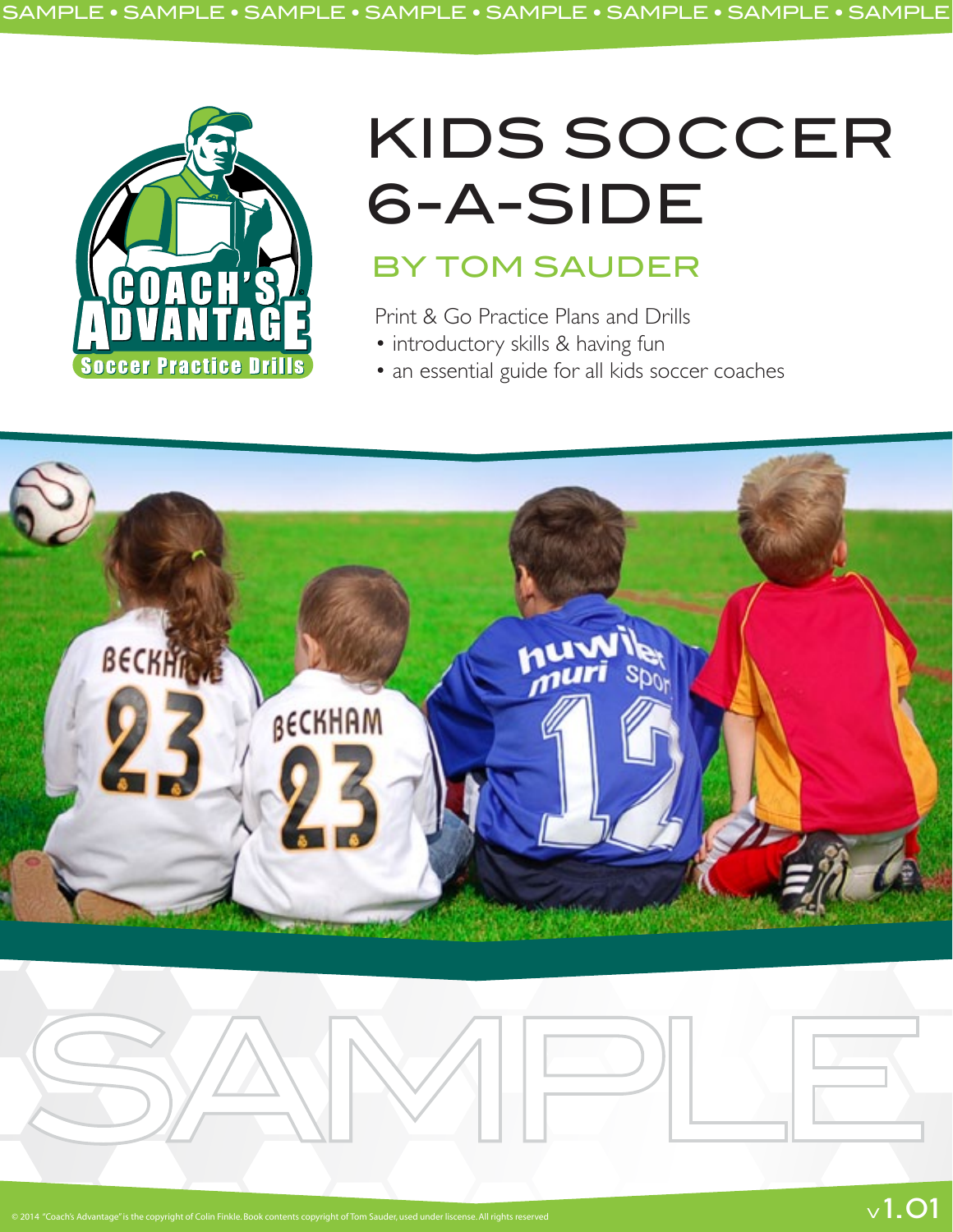## TABLE OF CONTENTS

| Acknowledgement<br>Introduction<br><b>Our Philosophy</b><br><b>Practice Design</b><br><b>Usage Recommendations</b><br><b>Practices Summary Matrix</b> | 4<br>5<br>5<br>6<br>6<br>$\overline{7}$ |
|-------------------------------------------------------------------------------------------------------------------------------------------------------|-----------------------------------------|
| <b>Print &amp; Go Practices</b>                                                                                                                       |                                         |
| # 1 Dribbling, Relay running                                                                                                                          | $\frac{8}{9}$                           |
| # 2 Ball Control, Co-ordination, Shooting                                                                                                             | 10                                      |
| # 3 Passing, $1 \vee 1$                                                                                                                               | 11                                      |
| #4 Dribbling, Passing, Agility                                                                                                                        | 12                                      |
| # 5 Dribbling, Headers, Shooting                                                                                                                      | 13                                      |
| #6 Heads Up Dribbling, Shooting                                                                                                                       | 14                                      |
| #7 Shooting, Dribbling, Reaction, Throw-Ins                                                                                                           | 15                                      |
| # 8 Agility, Passing, Dribbling, Defending                                                                                                            | 16                                      |
| # 9 Dribbling, Obstacle Runs, Passing                                                                                                                 | 17                                      |
| #10 Co-ordination, Dribbling                                                                                                                          | 18                                      |
| <b>Warm-Up Exercises</b>                                                                                                                              | 19                                      |
| # 1 Ball Transport                                                                                                                                    | 20                                      |
| # 2 Co-ordination relay                                                                                                                               | 21                                      |
| #3 Relay Race                                                                                                                                         | 22                                      |
| #4 Jumping Relay                                                                                                                                      | 23                                      |
| # 5 Developing Ball Feeling                                                                                                                           | 24                                      |
| # 6 Ball Control, Dribbling                                                                                                                           | 25                                      |
| #7 Reaction Tag Game                                                                                                                                  | 26                                      |
| #8 Stop the Runners                                                                                                                                   | 27                                      |
| #9 Obstacle Run                                                                                                                                       | 28                                      |
| #10 Obstacle Circuit                                                                                                                                  | 29                                      |
| <b>Ball Handling Drills</b>                                                                                                                           | 30                                      |
| #1 Dribble between Squares                                                                                                                            | 31                                      |
| # 2 Ball Receiving and Control                                                                                                                        | 32                                      |
| # 3 Pass and dribble                                                                                                                                  | 33                                      |
| #4 Dribble with change of target                                                                                                                      | 34                                      |
| #5 Headers and Goalkeepers                                                                                                                            | 35                                      |
| # 6 Heads Up dribbling                                                                                                                                | 36                                      |
| #7 Reaction dribble to square                                                                                                                         | 37                                      |
| # 8 Kick-Pick Up-Throw                                                                                                                                | 38                                      |
| # 9 Circle Dribble                                                                                                                                    | 39                                      |
| #10 Chase a Friend                                                                                                                                    | 40                                      |



This is a sample book.

At Coach's Advantage, we know out products speak for themselves.

So we have given you the tools to run one full practice.

This sample includes:

- 1 Practice
- 1 Warm Up
- 1 Technical Skill
- 1 Fitness Drill
- 1 Tactical Drill
- 1 Scrimmage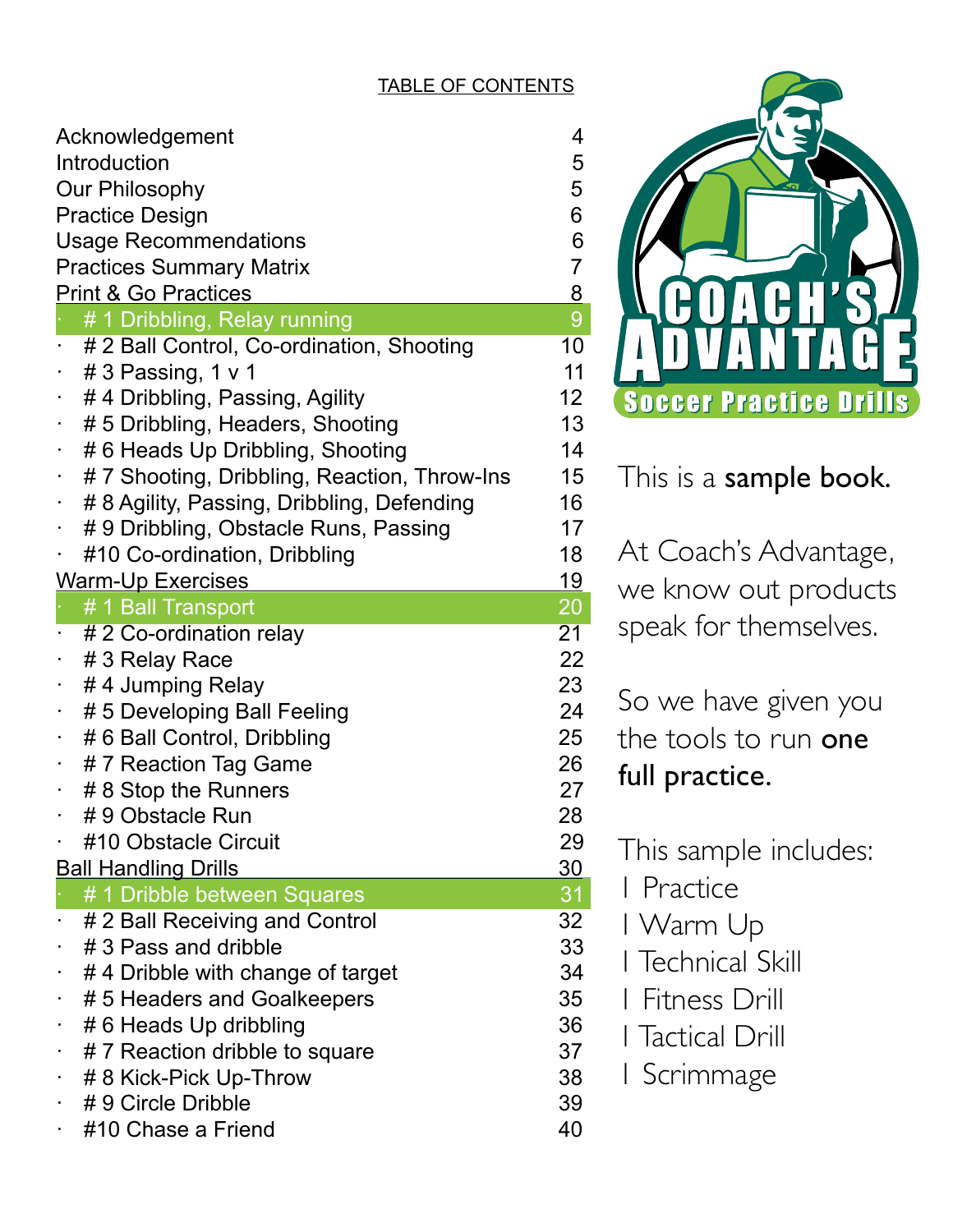| <b>Co-ordination Drills and Exercises</b><br>41 |                                      |                                  |    |  |  |
|-------------------------------------------------|--------------------------------------|----------------------------------|----|--|--|
|                                                 |                                      | # 1 Relay Game # 1               | 42 |  |  |
|                                                 |                                      | # 2 Throw-Move-Catch             | 43 |  |  |
|                                                 | # 3 Catch Game # 1                   |                                  |    |  |  |
|                                                 | #4 Catch Game #2                     |                                  |    |  |  |
|                                                 | # 5 Catch Game # 3                   |                                  |    |  |  |
|                                                 | # 6 Catch Game # 4                   |                                  |    |  |  |
|                                                 | # 7 Throw Ins                        |                                  |    |  |  |
| $\blacksquare$                                  | # 8 Protect the Castle               |                                  |    |  |  |
| $\sim$                                          | #9 Obstacle relay                    |                                  |    |  |  |
|                                                 | #10 Bunny Hop                        |                                  |    |  |  |
| 52<br><b>Motivational Skill Development</b>     |                                      |                                  |    |  |  |
|                                                 |                                      | # 1 Dribble through Goals        | 53 |  |  |
|                                                 |                                      | # 2 Shooting # 1                 | 54 |  |  |
|                                                 | 55<br># 3 Pass through small Goal    |                                  |    |  |  |
|                                                 | 56<br>#4 Pass and follow through leg |                                  |    |  |  |
| ۳                                               | # 5 Shooting # 2                     |                                  |    |  |  |
| $\overline{\phantom{a}}$                        | #6 Dribble through Pirates           |                                  |    |  |  |
| $\overline{\phantom{a}}$                        | # 7 Shooting # 3                     |                                  |    |  |  |
| ۰.                                              | 60<br># 8 Passing # 2                |                                  |    |  |  |
|                                                 | 61<br># 9 Passing # 3                |                                  |    |  |  |
|                                                 | #10 Dribble Race<br>62               |                                  |    |  |  |
| 63<br><b>Small Sided Games</b>                  |                                      |                                  |    |  |  |
|                                                 | #1                                   | $4 \vee 4$ , no GK               | 64 |  |  |
|                                                 | #2                                   | 5 v 5 with GK                    | 65 |  |  |
|                                                 | #3                                   | 1 v 1 with GK                    | 66 |  |  |
|                                                 | # 4                                  | 2 v 2, no GK                     | 67 |  |  |
|                                                 | #5                                   | 2 v 2 with GK                    | 68 |  |  |
|                                                 | # 6                                  | 1 v 1 with GK, score either side | 69 |  |  |
|                                                 | # 7                                  | 2 v 2 with GK, one goal          | 70 |  |  |
|                                                 | #8                                   | 4 v 4 with GK                    | 71 |  |  |
|                                                 | #9                                   | 4 v 4 with GK, three goals       | 72 |  |  |
|                                                 | #10                                  | 6 v 6 with GK                    | 73 |  |  |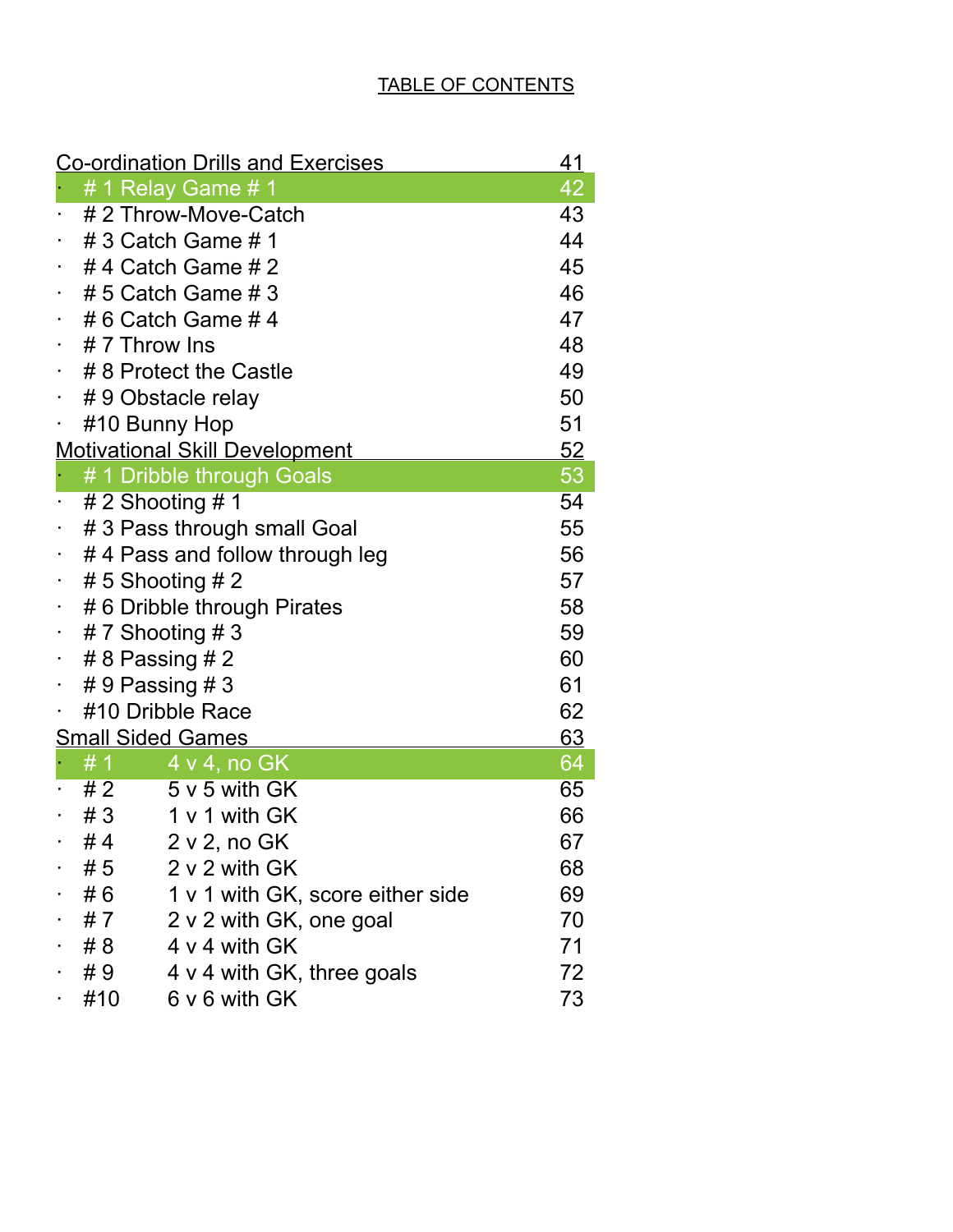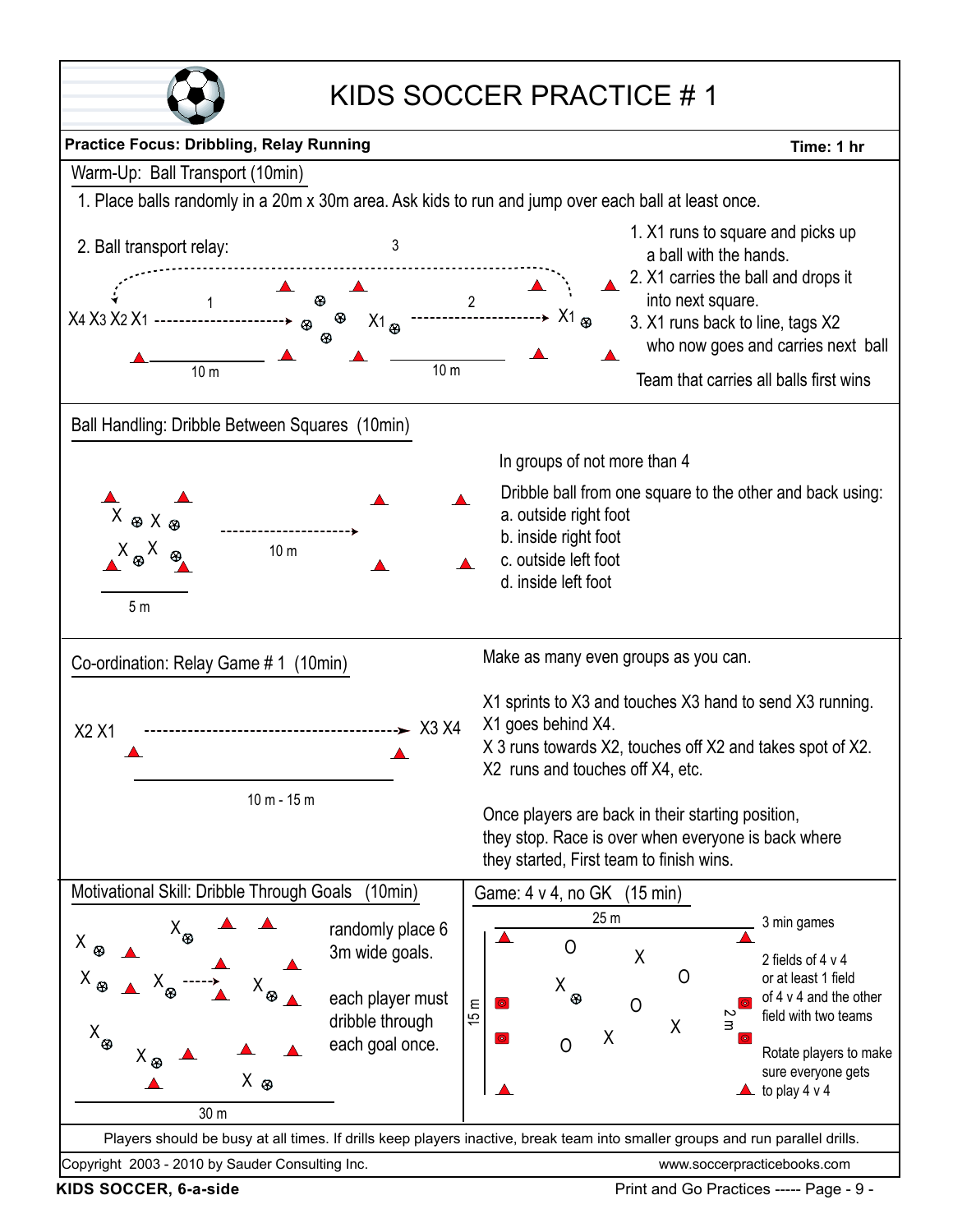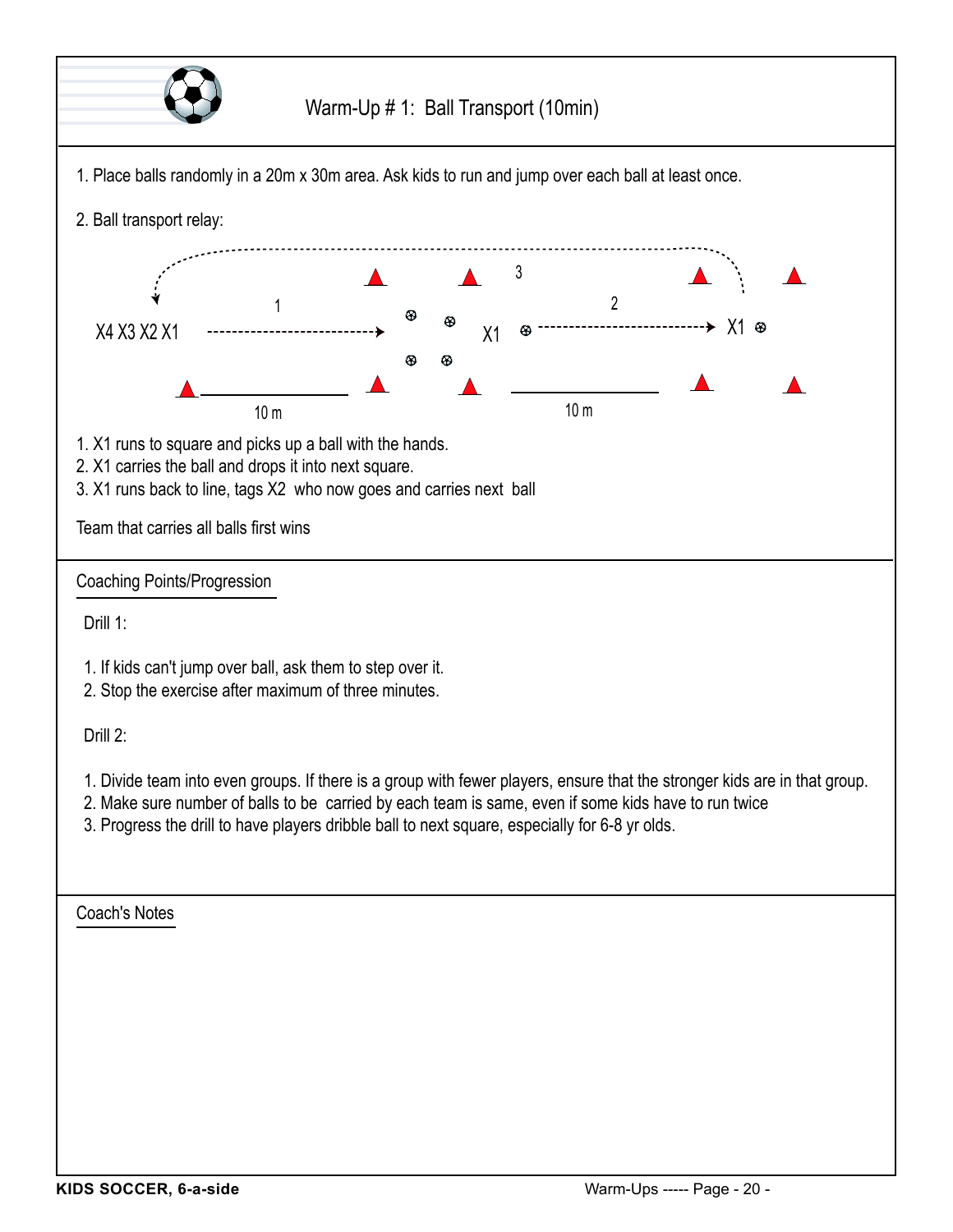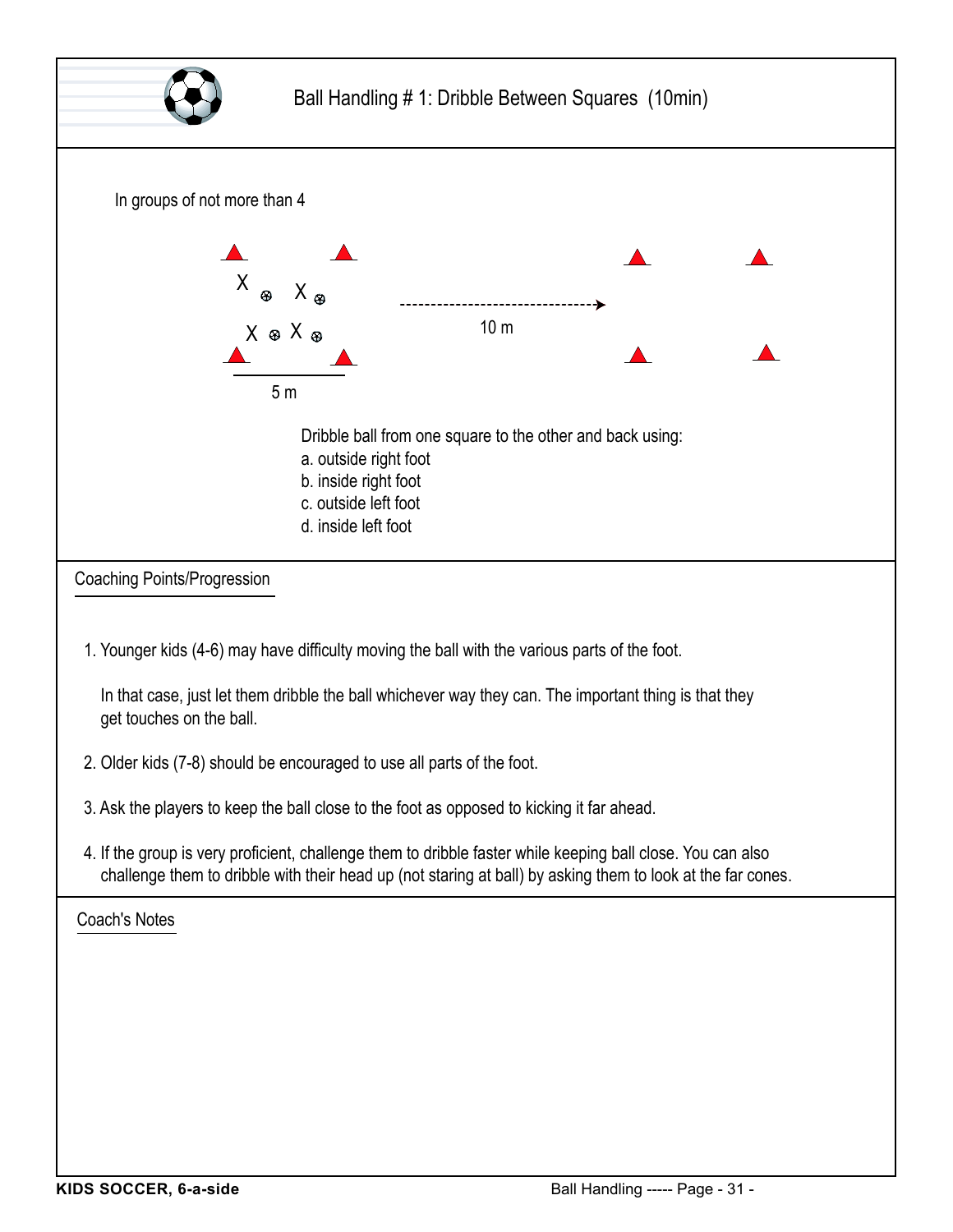|                                                                                                                                                                                                                | Co-ordination # 1: Relay Game # 1 (10min)                                                       |  |  |  |
|----------------------------------------------------------------------------------------------------------------------------------------------------------------------------------------------------------------|-------------------------------------------------------------------------------------------------|--|--|--|
| X2 X1                                                                                                                                                                                                          |                                                                                                 |  |  |  |
|                                                                                                                                                                                                                |                                                                                                 |  |  |  |
|                                                                                                                                                                                                                |                                                                                                 |  |  |  |
|                                                                                                                                                                                                                | $10m - 15m$                                                                                     |  |  |  |
|                                                                                                                                                                                                                | Make as many even groups as you can.                                                            |  |  |  |
|                                                                                                                                                                                                                | X1 sprints to X3 and touches X3 hand to send X3 running.                                        |  |  |  |
|                                                                                                                                                                                                                | X1 goes behind X4.                                                                              |  |  |  |
|                                                                                                                                                                                                                | X3 runs towards X2, touches off X2 and takes spot of X2.<br>X2 runs and touches off X4, etc.    |  |  |  |
|                                                                                                                                                                                                                |                                                                                                 |  |  |  |
|                                                                                                                                                                                                                | Once players are back in their starting position,                                               |  |  |  |
|                                                                                                                                                                                                                | they stop. Race is over when everyone is back where they started,<br>First team to finish wins. |  |  |  |
|                                                                                                                                                                                                                |                                                                                                 |  |  |  |
| <b>Coaching Points/Progression</b>                                                                                                                                                                             |                                                                                                 |  |  |  |
| 1. Ensure players don't cheat by running too early. They must touch the hand before the run can start.<br>Also keep an eye on the feet and make sure they are in line with the cone until the hand is touched. |                                                                                                 |  |  |  |
| 2. If you have uneven number of players and cannot make even number groups, then add coaches, parents,<br>siblings to make it work. This will add to the fun for the kids.                                     |                                                                                                 |  |  |  |
| 3. If one group wins all the time, change up the teams.                                                                                                                                                        |                                                                                                 |  |  |  |
| 4. Use a shorter distance for the younger age group.                                                                                                                                                           |                                                                                                 |  |  |  |
| 5. For older kids, you may ask them to do the relay running backwards.                                                                                                                                         |                                                                                                 |  |  |  |
| <b>Coach's Notes</b>                                                                                                                                                                                           |                                                                                                 |  |  |  |
|                                                                                                                                                                                                                |                                                                                                 |  |  |  |
|                                                                                                                                                                                                                |                                                                                                 |  |  |  |
|                                                                                                                                                                                                                |                                                                                                 |  |  |  |
|                                                                                                                                                                                                                |                                                                                                 |  |  |  |
|                                                                                                                                                                                                                |                                                                                                 |  |  |  |
|                                                                                                                                                                                                                |                                                                                                 |  |  |  |
|                                                                                                                                                                                                                |                                                                                                 |  |  |  |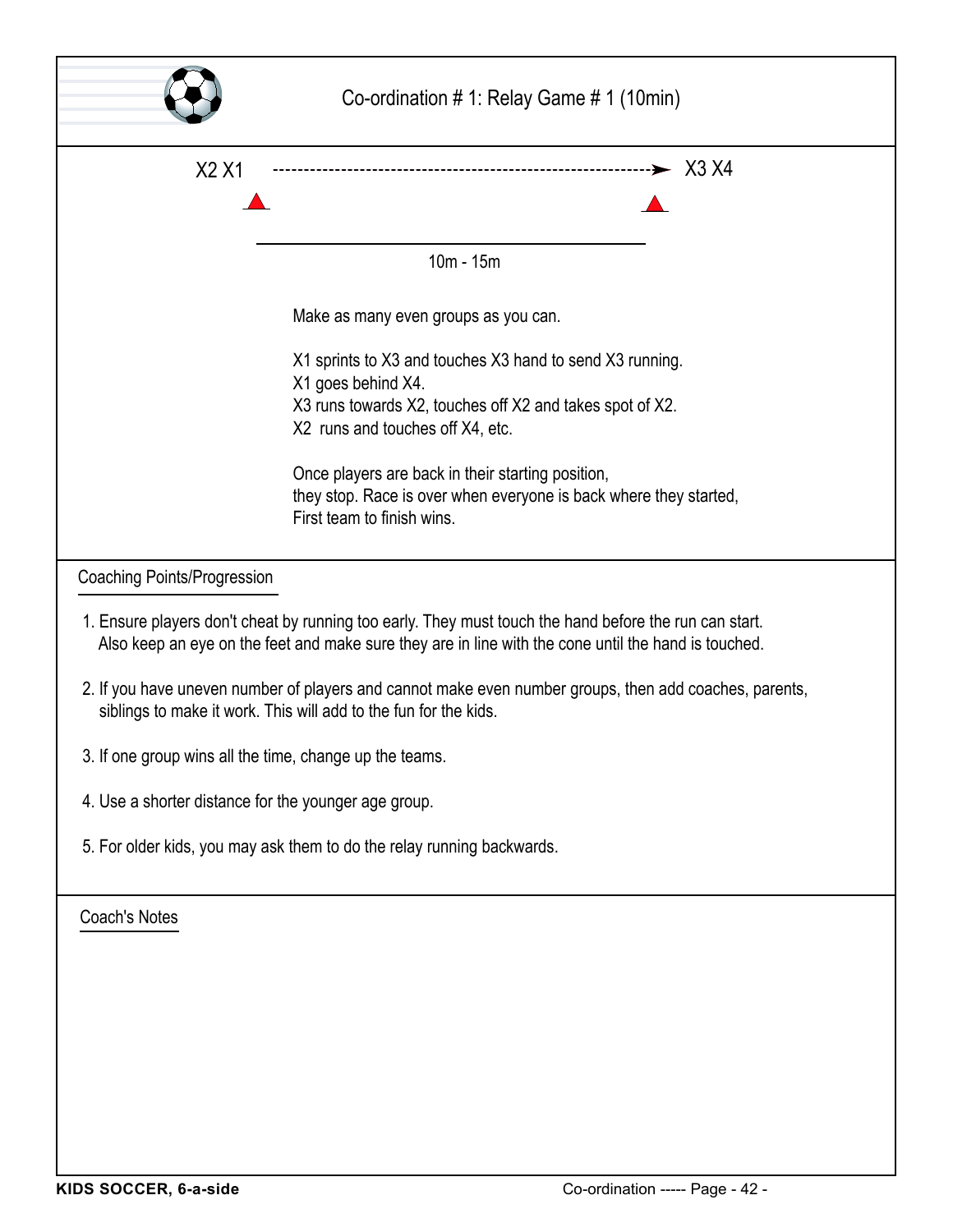